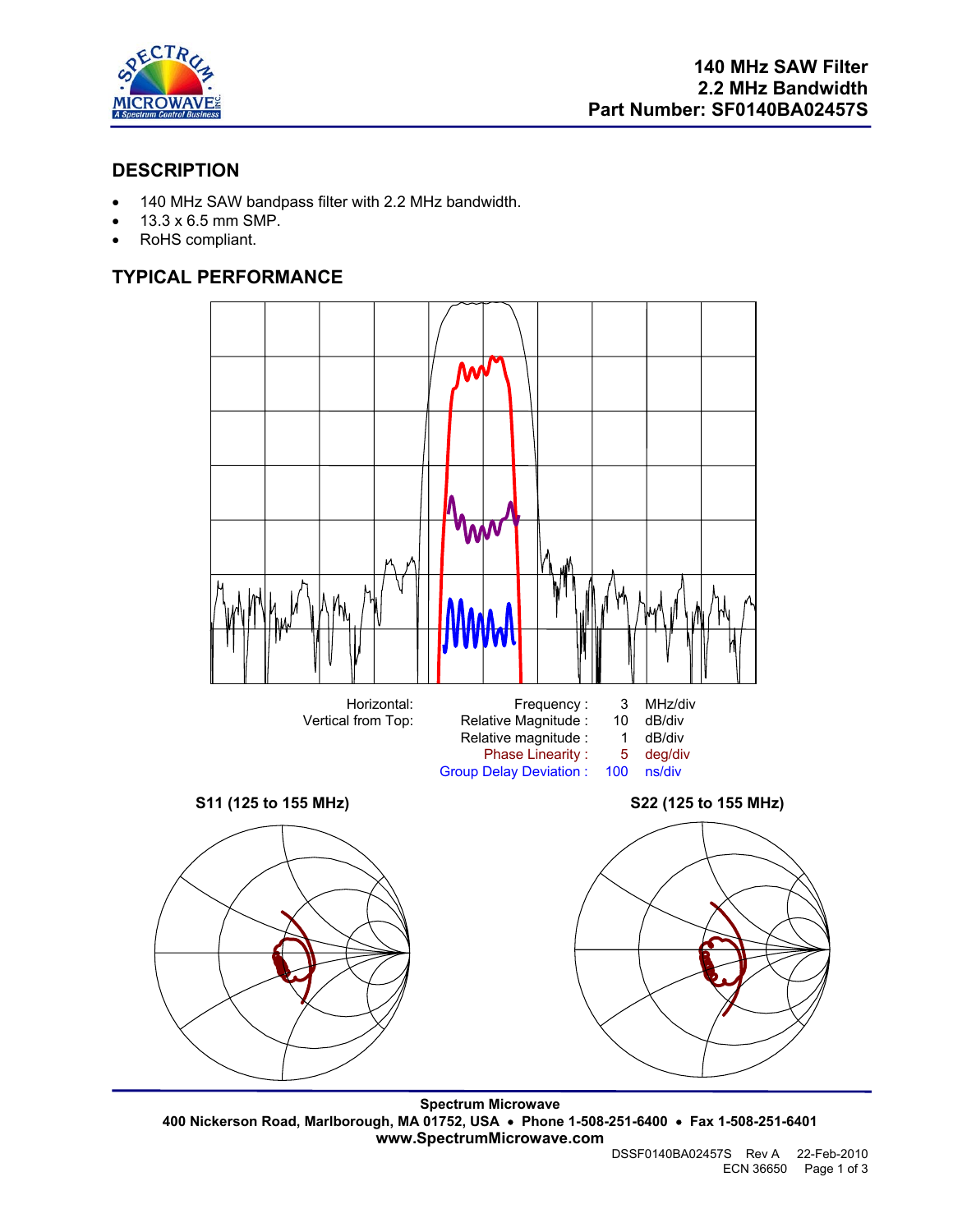

## **SPECIFICATION**

| Parameter                                       | <b>Min</b> | <b>Typ</b> | <b>Max</b> | <b>Units</b> |
|-------------------------------------------------|------------|------------|------------|--------------|
| Center Frequency, $F_c$                         | 139.70     | 140.00     | 140.30     | <b>MHz</b>   |
| Insertion Loss at Fc                            | 10         | 12         | 13         | dB           |
| 1 dB Bandwidth <sup>2</sup>                     | 2.20       | 2.28       |            | <b>MHz</b>   |
| 3 dB Bandwidth <sup>2</sup>                     | 2.30       | 2.73       |            | MHz          |
| 40 dB Bandwidth <sup>2</sup>                    |            | 4.30       | 4.50       | <b>MHz</b>   |
| Ultimate Rejection (70 to 210 MHz) <sup>2</sup> | 40         | 45         |            | dB           |
| Passband Ripple (Fc+/-1 MHz)                    |            | 0.6        | 1.0        | dB p-p       |
| Phase Ripple (Fc+/-1 MHz)                       |            | 2.5        | 5          | deg p-p      |
| Group Delay Ripple (Fc+/-0.8 MHz)               |            | 50         | 300        | ns/div       |
| <b>Temperature Coefficient of Frequency</b>     |            | $-23$      |            | ppm/°C       |
| Source/Load Impedance                           |            | 50         |            | ohms         |
| <b>Ambient Temperature</b>                      |            | 25         |            | $^{\circ}$ C |

Notes: 1. Defined as the average of the lower and upper 3 dB frequencies at room ambient. 2. All dB levels are defined relative to the insertion loss.

## **MAXIMUM RATINGS**

| Parameter                   | /Vin | иах | ™U∭ks. |
|-----------------------------|------|-----|--------|
| Storage Temperature Range   | -40  | 85  | $\sim$ |
| Operating Temperature Range |      | 50  | $\sim$ |
| Input Power Level           |      |     | dBm    |

## **MATCHING CIRCUIT**



Notes:

- 1. Recommend use of 2% tolerance matching components.
- 2. Component values are for reference only and may change depending on board layout.

**Spectrum Microwave 400 Nickerson Road, Marlborough, MA 01752, USA** • **Phone 1-508-251-6400** • **Fax 1-508-251-6401 www.SpectrumMicrowave.com**